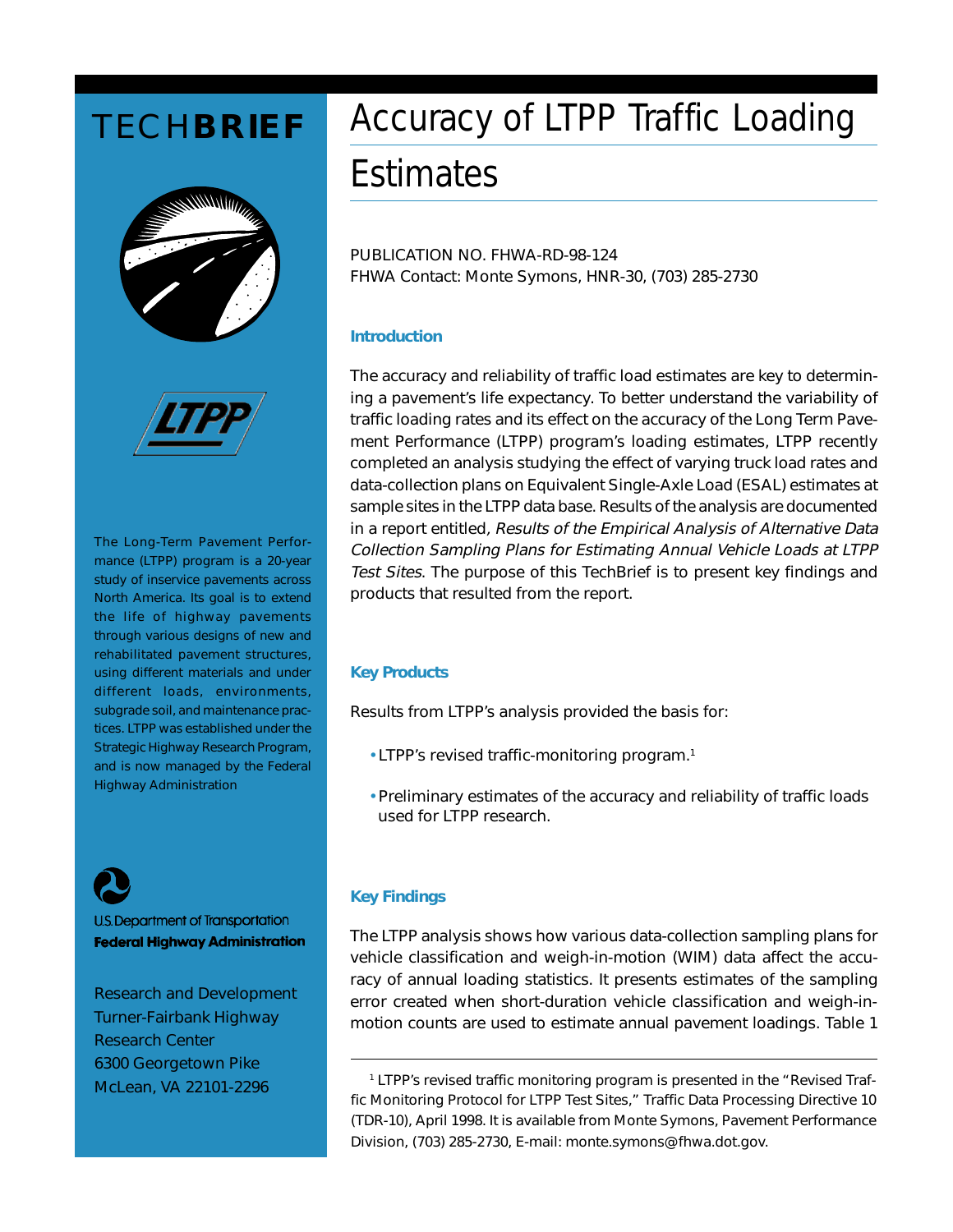summarizes the expected errors in the annual loading estimates for some of the most common datacollection schemes.

The study found (as expected) that traffic loading patterns differ dramatically across the Nation. Differences in loading patterns result from differences in truck volumes, including both the total number of trucks and the mix of trucks, as well as the weights carried by each class of truck. Some commonalities did exist at the test sites, and those commonalities

can serve as the basis for improved traffic monitoring.

#### **Variation of Truck Volumes and Loads**

The most common finding was that weekend truck volumes tend to be much lower than weekday truck volumes. (See Figure 1.) This leads to a significant reduction in the pavement-loading rate on the weekend; in fact, weekend loadings in many locations are only 20 percent of the average weekday load. This means that loading estimates that do not account for differences in weekend truck volumes will over-estimate actual loading.

Weights per truck (by class) do not appear to be similarly differentiated by weekday/weekend at the majority of locations. (See Figure 2.) Therefore, it is not necessary at the majority of sites to weigh vehicles during weekends to accurately estimate annual loads. However, at sites where significant weekday/weekend differences in the average weight per vehicle by

| <b>Sampling Plan</b>  |                                       | <b>Expected Bias<sup>3</sup></b>           | <b>Expected</b>                 | 95-Percent                                    |
|-----------------------|---------------------------------------|--------------------------------------------|---------------------------------|-----------------------------------------------|
| <b>Classification</b> | <b>WIM</b>                            | to the Annual<br><b>Estimate (percent)</b> | Error <sup>4</sup><br>(percent) | Confidence Interval <sup>5</sup><br>(percent) |
| 1 weekday             | 1 weekday                             | $+20$                                      | 45                              | 200                                           |
| 1 week                | 1 week                                | 0                                          | 30                              | 50                                            |
| Continuous            | 1 weekday                             | $\Omega$                                   | 30                              | 50                                            |
| Continuous            | 1 week                                | 0                                          | 25                              | 40                                            |
| Continuous            | 1 weekday during<br>each of 4 seasons | 0                                          | 12                              | 30                                            |
| Continuous            | 1 week during<br>each of 4 seasons    | 0                                          | 8                               | 20                                            |

2 All values expressed as a percentage of annual load. A positive value indicates an over-estimation of the actual loading conditions.

3 The systematic error expected in the annual estimate produced from the data-collection sample that is caused by biases inherent in the sample being taken.

4 This value is based on the mean absolute error computed from the samples taken during the empirical tests. This estimate removes the canceling effect that occurs when over- and under-estimation errors balance when a mean value is computed. For example, just because there is no bias in an estimate based on 1-week classification and WIM samples does not mean that such a sample should be expected to provide an estimate with no error. The "expected" error for that estimate will be approximately 30 percent. The user is just not sure whether that error is likely to be above or below the true value.

5 A total of 95 percent of all estimates are expected to fall within (plus or minus) this percentage of the actual annual traffic loading estimate. Note that the expected error bounds are slightly wider than a normal distribution, and these figures reflect that slightly wider error spread.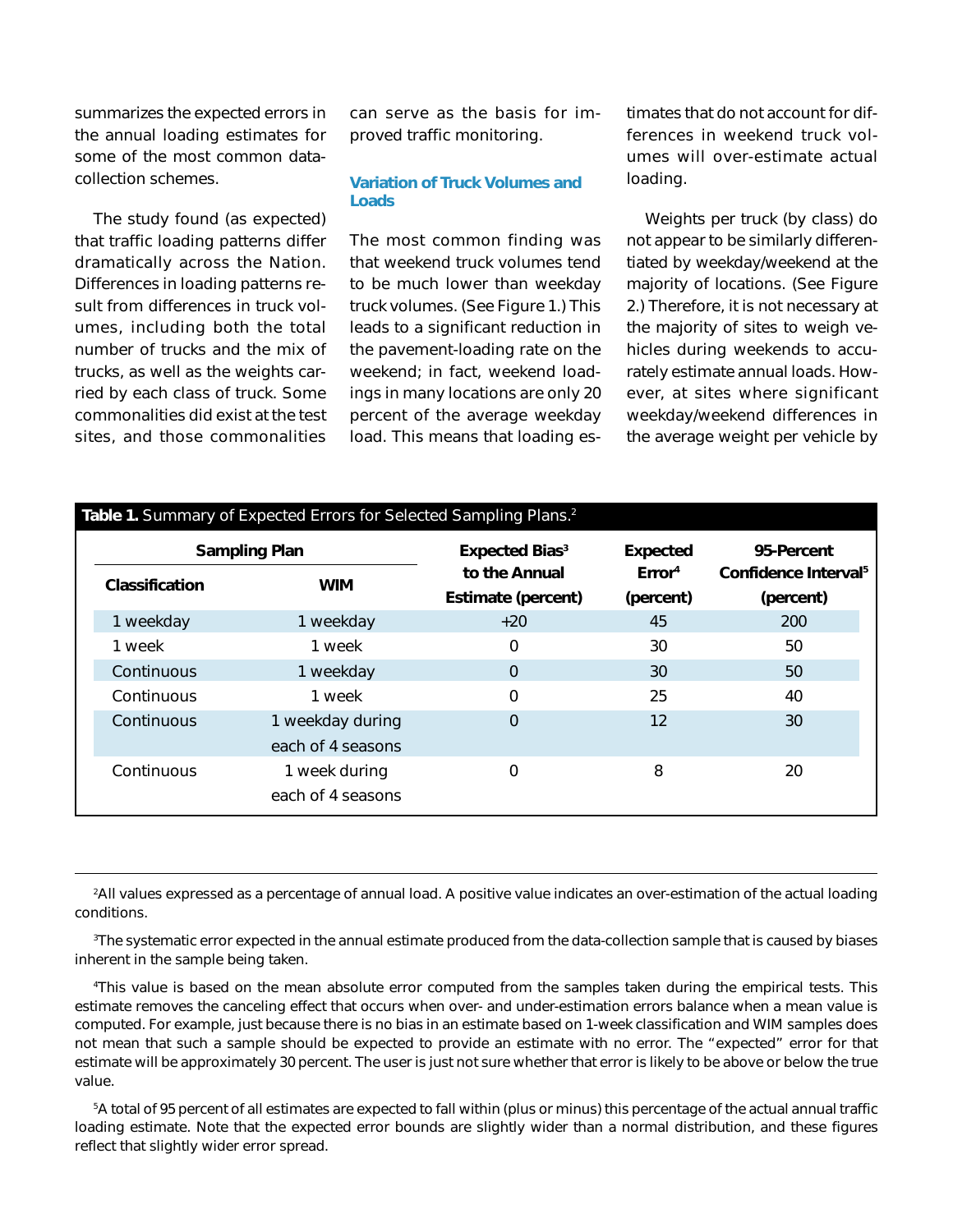

classification exist, these differences must be measured directly to accurately estimate annual conditions. At roughly half of these sites, the weights per truck are heavier on the weekends, whereas at the other half, weekend weights are lighter.

Seasonal changes in loading patterns are not as consistent from site to site as the weekday/weekend patterns mentioned above, although some consistent regional patterns do exist. Many sites experience relatively little change in trucking activity over the year. Other sites show extremely large changes in truck volumes, truck mix, or truck weights by class (or some combination of these) during parts of the year. These changes occur because of seasonal changes in the level of commercial activity. For example, as an agricultural crop ripens, the trucks needed to

transport that crop appear on the road, and the weights for that class of vehicle increase. Similarly, truck volumes on through routes can change according to the business

cycles that affect the commodities carried on those roads and as a result of various changes in the Nation's (or region's) economic activity.